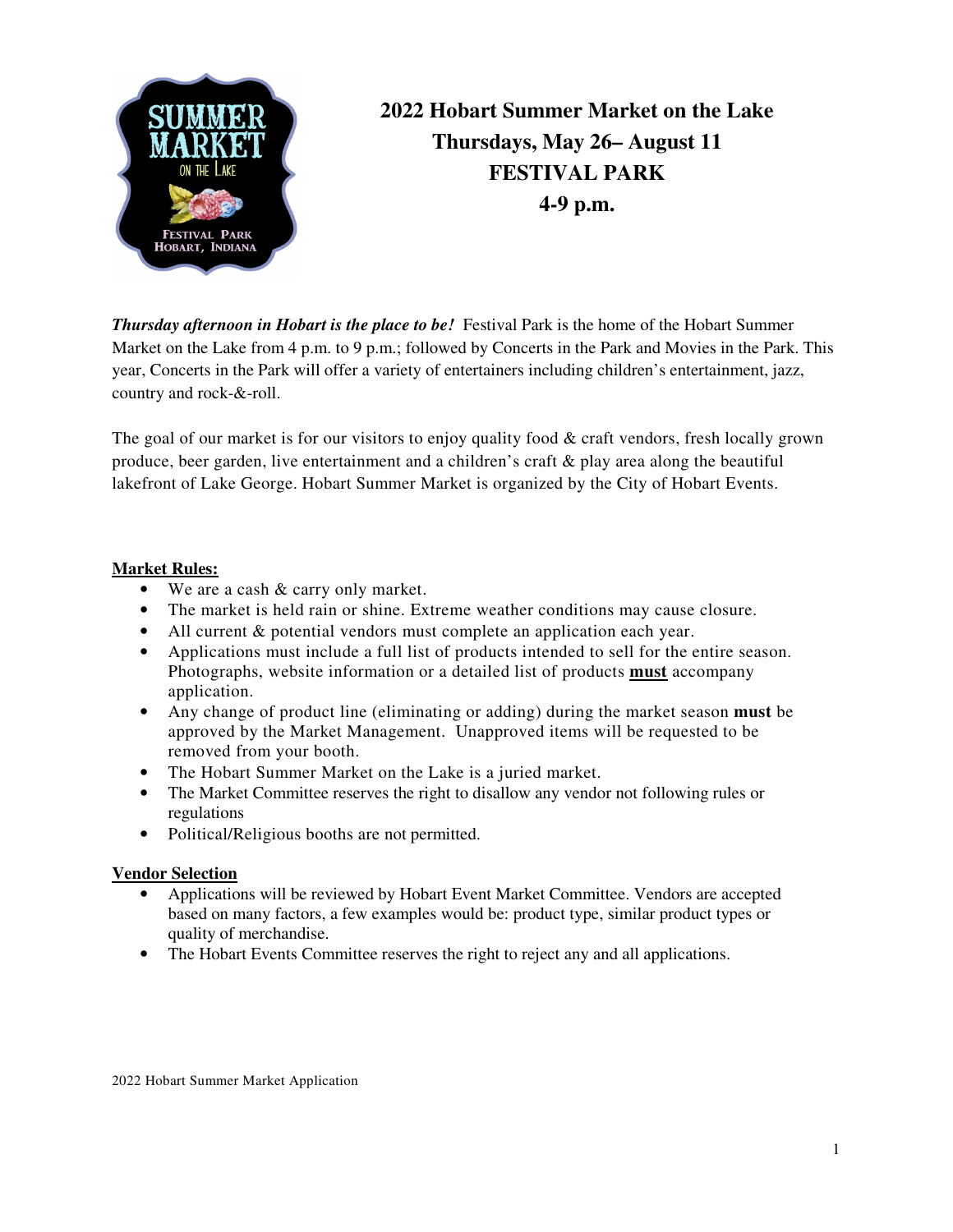#### **Booth Space:**

- Booth space is 10 feet by 10 feet, or 10 feet by 20 feet. Tents are required.
- Vendors must provide their own tents.
- Electricity is available and included in your vendor fee.
- Market Management will notify you of your booth space upon arrival. Market Management reserves the right to assign, reassign or move vendors based on the Market layout requirements of that week.

### **Market Set-Up, Take Down Requirements:**

- Market hours are from 4 p.m. to 9 p.m. every Thursday starting May 26 through August 11. **The Market is in operation rain or shine**. We will only cancel in the case of lightening. Vendors may begin to set-up at 1:00 p.m. All vendors must be ready to sell by 4:00 pm, when the market opens.
- **No vehicles will be allowed in the booth area after 3:30 pm**. Upon arriving, vendors are asked to unload their vehicles, move their vehicles and park in the designated areas: in the parking across the street from Festival Park. Violation could result in market suspension.
- **Parking in the Lake Park Restaurant parking, inside Festival Park or along S. Lake Park Avenue next to the market is prohibited. Violation may result in towing or market suspension.**
- **Vendors may** *only* **begin breaking down at 9:00 p.m., at the close of the Market.** Please do not break down your tent or vendor tables before this time.
- Upon leaving the market, vendors are required to remove all debris and dispose of in provided **GARBAGE DUMPSTERS.** Please leave trash cans for Market patrons.

### **Vendor Conduct**

- Vendors are responsible for obtaining and having available any required State or local Board of Health permits or certificates. This must be presented to Market Manager upon arrival.
- No hawking of the market visitors. Soliciting market visitors outside of your booth is prohibited.
- No smoking or alcoholic beverages within your booth space.
- Booth space may not exceed the  $10x10$  or  $10x20$  space provided.

# **Attendance**

- **NO SHOWS WILL NOT BE PERMITTED.** A TEXT MESSAGE to 219.331.5066 must be made to Market Manager before set up time at 1:00 pm.
- Vendors may not arrive day of market without notification
- Part-Time & Weekly vendors must reserve their space with Market Management no later than **Tuesday** prior to the market.
- You are allowed one cancelation, any more than that you vendor fee will be forfeited.
- Frequent cancelation may cause you to be expelled from the Market.
- Advanced notice of booth spaces gives us the opportunity to create a layout best suited for vendors & for market attendees.

# **Seasonal Vendors**

- "Seasonal Vendors", are Vendors who pay for the entire season in advance. By doing so, food vendors will receive a discount on booth rental.
- To be considered a Seasonal Vendor, payment in full must be received before **Friday, May 20, 2022.**
- While seasonal vendors may receive special consideration in space assignment, Market Management reserves the right to reassign booth space if market layout changes due to increased vendor participation or any other unforeseen reason. A seasonal vendor will be consulted if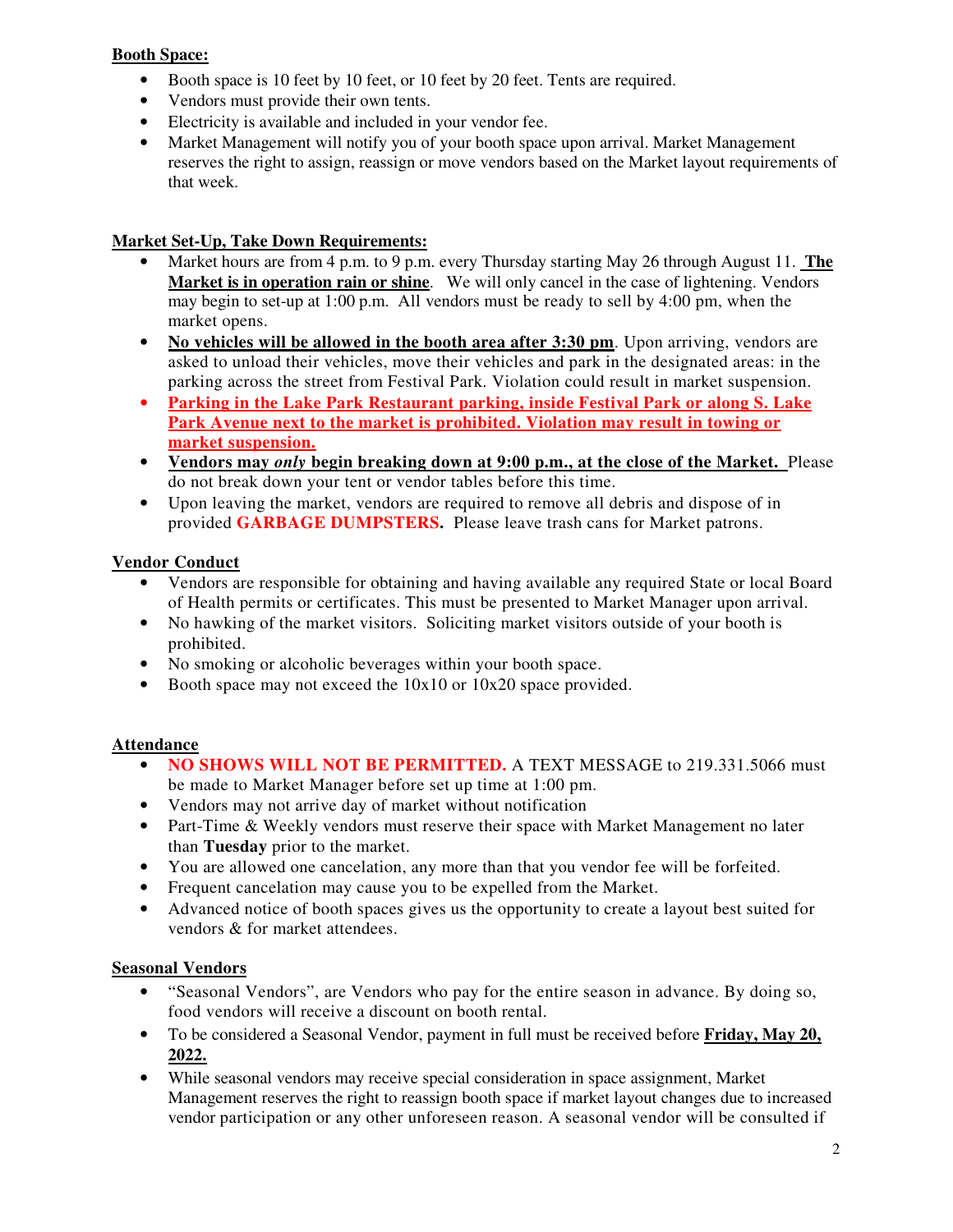reassignment is necessary.

• Seasonal Craft Vendors will receive an approximate 50% discount on booth rental.

# **Part-Time Vendors**

- Vendors have an opportunity to receive a discounted rate for 6 week participation.
- "Part-Time Vendors", are vendors who pay for 6 weeks of the season in advance. By doing so, they will receive a discount on booth rental.
- To be considered a "Part-Time" Vendor, payment in full must be received before **Friday, May 20, 2022 with your list of participating weeks.**

### **Fees**

- Booth rental for a 10x10 space is \$45 weekly (electric is included)
- Booth rental for a 10x20 space is \$65 weekly. (electric is included)
- **Any food truck taking up more than a 10x10 space will be charged the 10x20 rate.**
- Vendors may choose their weeks of participation.
- All fees collected are used to promote, operate  $\&$  enhance the market.
- Checks are made payable to City of Hobart.

### **Any questions, booth space reservations or cancellations, please contact Hobart Events at 219.331.5066 or email at** *hobartevents@cityofhobart.org*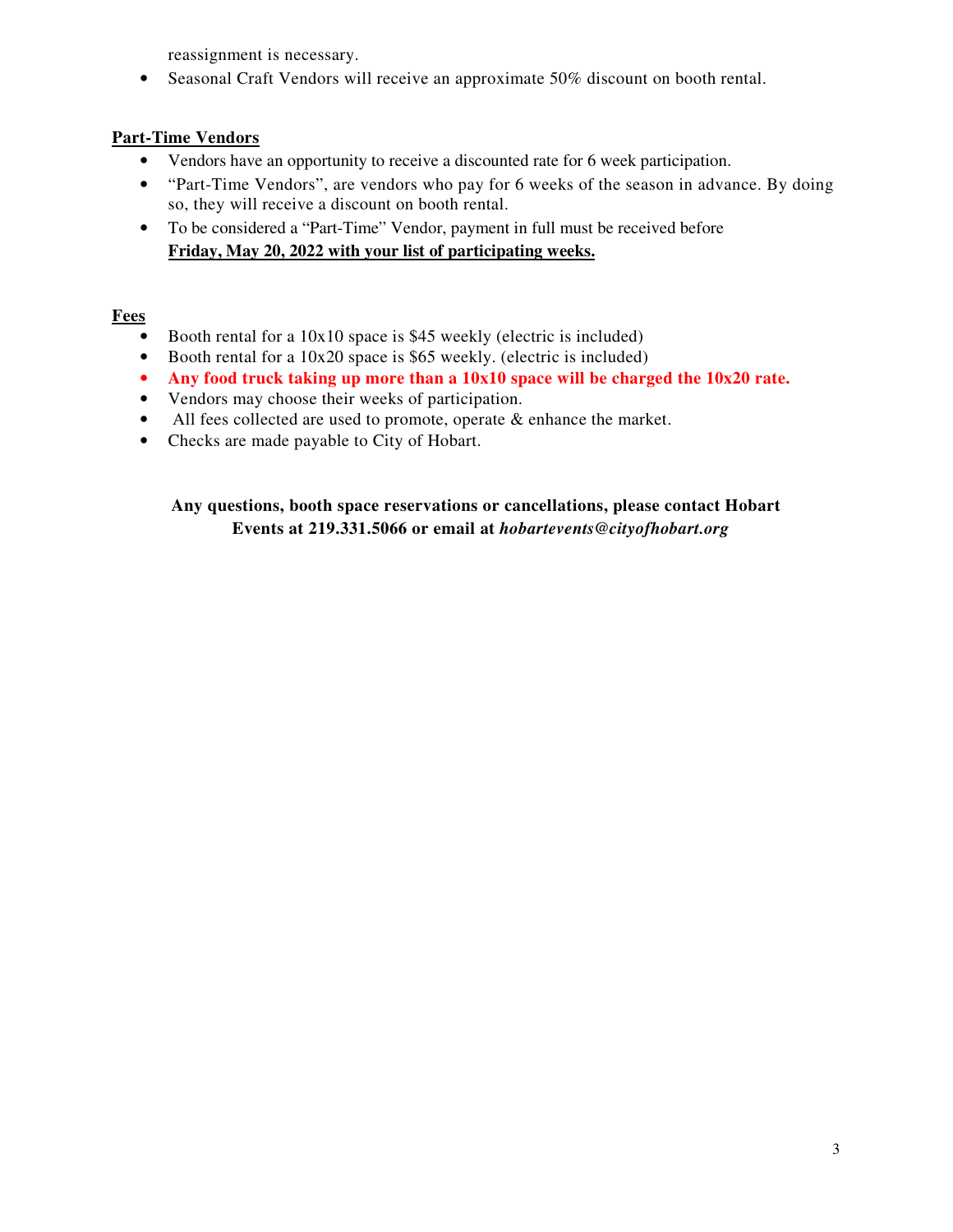# **2022 Summer Market Vendor Application**

Before applying, please read & understand the Market Rules & Requirements. Please submit payment with application. If you are not approved for any reason, payment will be refunded in full.

|                                                            | Name                                                                                         |  |
|------------------------------------------------------------|----------------------------------------------------------------------------------------------|--|
|                                                            | Business Name                                                                                |  |
|                                                            |                                                                                              |  |
|                                                            |                                                                                              |  |
|                                                            |                                                                                              |  |
|                                                            |                                                                                              |  |
| <b>links.</b> Use back of page if more space is necessary. | Describe your product(s) in specific detail. Please include photos, documentation or website |  |

I hereby verify that the above information is true and accurate. I have read, understand and agree to all provisions in the market rules and acknowledge to only selling the products listed above. I acknowledge the sole authority of the Jury and Market Management to enforce & interpret policies and procedures. If accepted, I agree to abide the rules & regulations of the Hobart Summer Market on the Lake.

*\_\_\_\_\_\_\_\_\_\_\_\_\_\_\_\_\_\_\_\_\_\_\_\_\_\_\_\_\_\_\_\_\_\_\_\_\_\_\_\_\_\_\_\_\_\_\_\_\_\_\_\_\_\_\_\_\_\_\_\_\_\_\_\_\_\_\_\_\_\_\_\_\_\_\_-\_\_* 

Signature\_\_\_\_\_\_\_\_\_\_\_\_\_\_\_\_\_\_\_\_\_\_\_\_\_\_\_\_\_\_\_\_\_\_\_\_ Date\_\_\_\_\_\_\_\_\_\_\_\_\_\_\_\_\_\_\_\_\_\_\_\_\_\_\_\_

Applications may be mailed: Hobart Events, 414 Main Street, Hobart, Indiana 46342 Or emailed: *hobartevents@cityofhobart.org* . Checks made payable to: City of Hobart

**Please select which Vendor Package you would like:**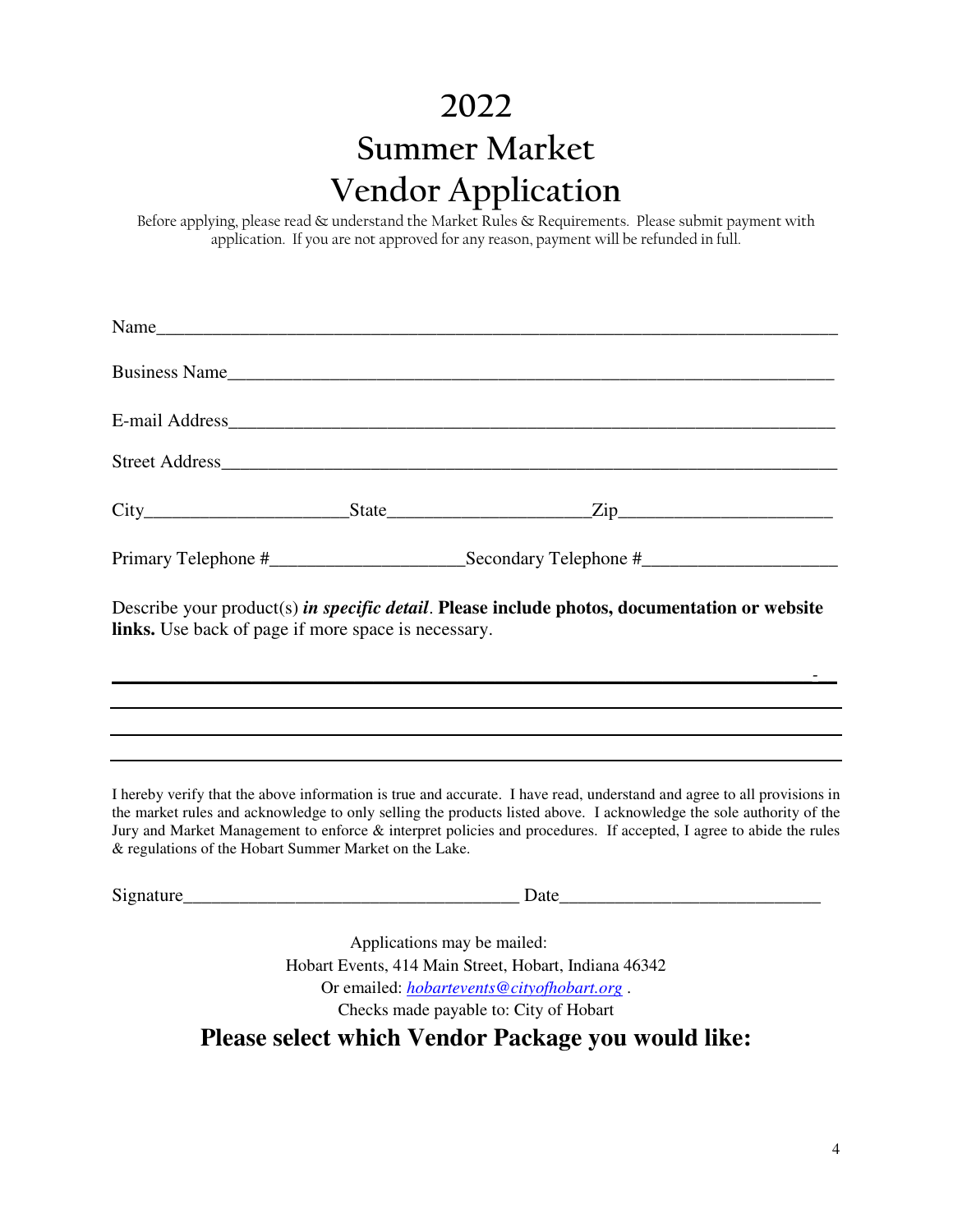# **Seasonal Vendors (12 weeks)**

\_\_\_\_Seasonal Food Vendor w/ Electric (\$720) \_\_\_\_Seasonal Craft Vendor w/ Electric (\$420)

# **Part-Time Vendors (6 weeks)**

\_\_\_\_\_Part-Time Food Vendor w/ Electric (\$360) **Part-Time Craft Vendor w/ Electric (\$210)** 

# **Weekly Vendors (1 week)**

\_\_\_\_\_Weekly Craft Vendor (\$45) \_\_\_\_\_Weekly Food Vendor (\$65)